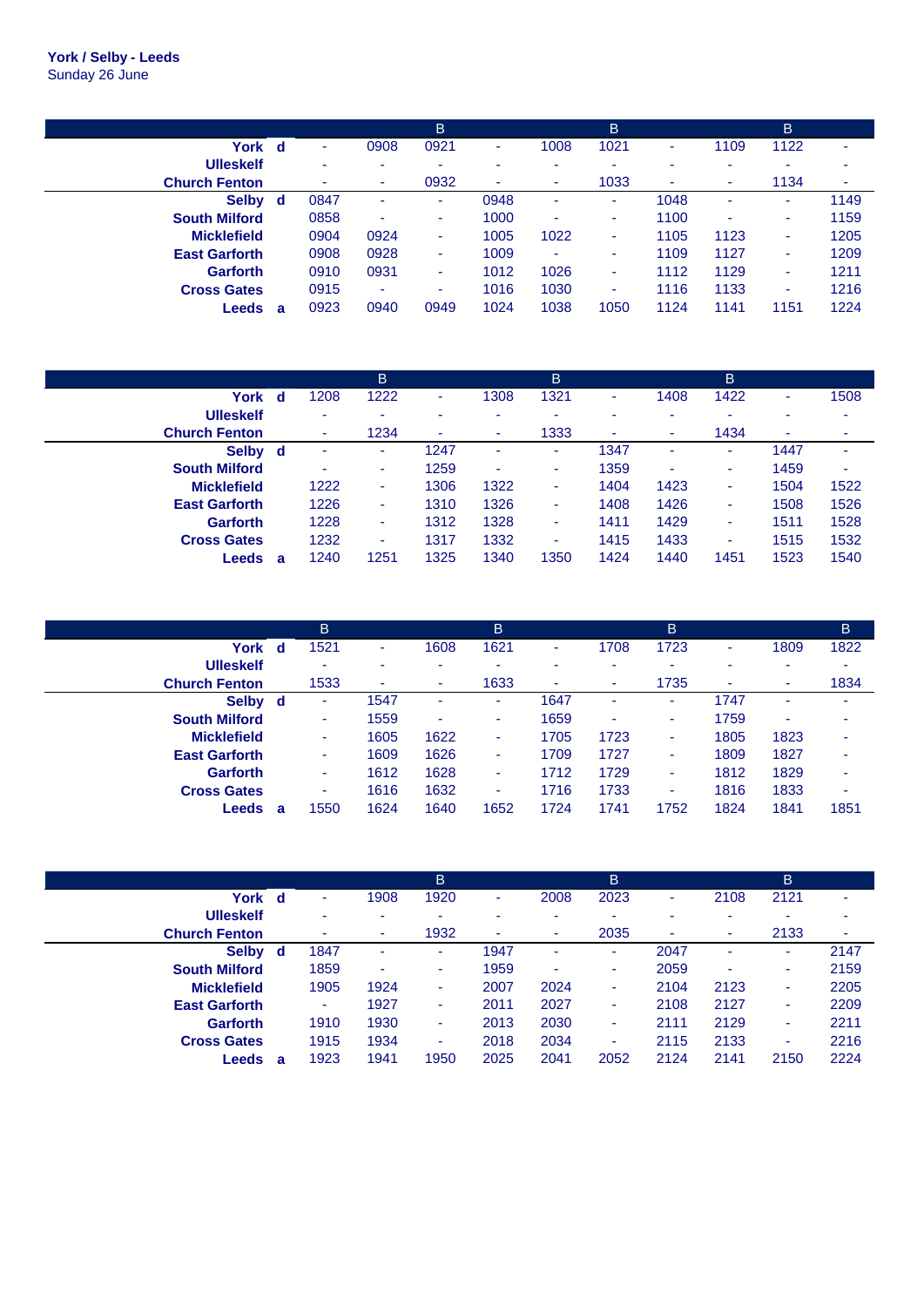| York d               |     | 2208 |      |
|----------------------|-----|------|------|
| <b>Ulleskelf</b>     |     |      |      |
| <b>Church Fenton</b> |     |      |      |
| <b>Selby</b>         | ∣ d |      | 2251 |
| <b>South Milford</b> |     |      | 2302 |
| <b>Micklefield</b>   |     | 2222 |      |
| <b>East Garforth</b> |     | 2226 |      |
| <b>Garforth</b>      |     | 2228 |      |
| <b>Cross Gates</b>   |     | 2232 |      |
| Leeds                | a   | 2240 | 2319 |

B To Blackpool North.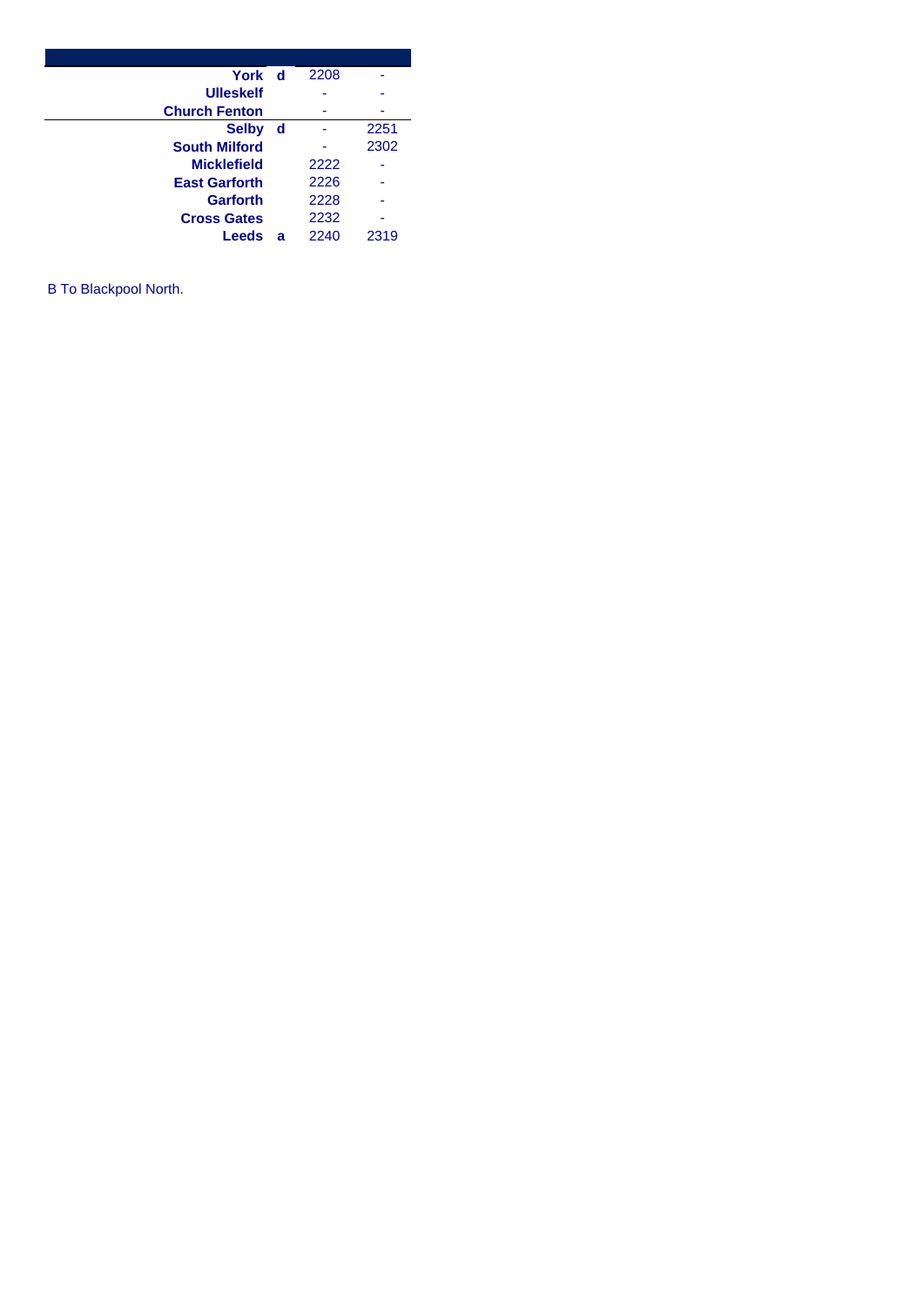| Leeds                | d | 0814 | 0854 | 0921                     | 0942                     | 0956 | 1018 | 1031 | 1055 | 1118 | 1130 |
|----------------------|---|------|------|--------------------------|--------------------------|------|------|------|------|------|------|
| <b>Cross Gates</b>   |   | 0820 | 0900 | 0927                     | ٠                        | 1002 | 1024 | ۰    | 1101 | 1124 | ۰    |
| <b>Garforth</b>      |   | 0825 | 0906 | 0932                     | ٠                        | 1008 | 1029 | ۰    | 1107 | 1129 | -    |
| <b>East Garforth</b> |   | 0827 | 0908 | 0934                     | ٠                        | 1010 | 1031 | ۰    | 1109 | 1131 |      |
| <b>Micklefield</b>   |   | 0831 | 0912 | 0938                     | ۰.                       | 1014 | 1035 | ۰    | 1113 | 1135 | ۰    |
| <b>South Milford</b> |   |      | 0917 | $\overline{\phantom{a}}$ | $\sim$                   | 1020 | ٠    | ۰    | 1118 |      |      |
| Selby a              |   | ۰    | 0930 | ۰                        | ۰                        | 1032 | ٠    | ۰    | 1130 | ۰    |      |
| <b>Church Fenton</b> |   | 0837 | ۰    | ٠                        | 0958                     | ٠    | ٠    | 1049 | ٠    | ۰    | 1149 |
| <b>Ulleskelf</b>     |   | ۰    | ۰    | ۰                        | $\overline{\phantom{a}}$ | -    |      | ۰    | ۰    |      |      |
| York                 | а | 0848 | ۰    | 0953                     | 1013                     | ۰    | 1050 | 1101 | ۰    | 1152 | 1200 |

| Leeds                | d | 1155   | 1218 | 1230 | 1259 | 1317 | 1330 | 1355 | 1418 | 1430                     | 1455 |
|----------------------|---|--------|------|------|------|------|------|------|------|--------------------------|------|
| <b>Cross Gates</b>   |   | 1201   | 1224 | ۰    | ۰    | 1323 | ٠    | 1401 | 1424 | ۰                        | 1501 |
| <b>Garforth</b>      |   | 1207   | 1229 | ۰    | ۰    | 1328 | ۰    | 1407 | 1429 | ۰                        | 1507 |
| <b>East Garforth</b> |   | 1209   | 1231 |      | ۰    | 1330 | ٠    | 1409 | 1431 | ۰                        | 1509 |
| <b>Micklefield</b>   |   | 1213   | 1235 |      | ۰    | 1334 | ٠    | 1413 | 1435 | ۰                        | 1513 |
| <b>South Milford</b> |   | 1218   | ۰    |      | 1313 | ٠    | ٠    | 1418 | ۰    | ۰                        | 1518 |
| <b>Selby</b>         | a | 1230   | ۰    | ۰    | 1326 | ۰    | ٠    | 1430 | ۰    | $\overline{\phantom{a}}$ | 1530 |
| <b>Church Fenton</b> |   | $\sim$ | ۰    | 1248 | ۰    |      | 1349 | ۰    |      | 1449                     | ۰    |
| <b>Ulleskelf</b>     |   | ۰      |      |      |      | ۰    | ۰    |      |      |                          | ۰    |
| York                 | a | ۰      | 1250 | 1300 | ۰    | 1349 | 1359 | ۰    | 1450 | 1501                     | ۰    |

| Leeds                | d | 1518 | 1530                     | 1554 | 1618 | 1630 | 1655 | 1718 | 1730 | 1755                     | 1818   |
|----------------------|---|------|--------------------------|------|------|------|------|------|------|--------------------------|--------|
| <b>Cross Gates</b>   |   | 1524 | ٠                        | 1600 | 1624 | ۰    | 1701 | 1724 | ۰    | 1801                     | 1824   |
| <b>Garforth</b>      |   | 1529 | ٠                        | 1606 | 1629 | ۰    | 1707 | 1729 | ۰    | 1807                     | 1829   |
| <b>East Garforth</b> |   | 1531 | ٠                        | 1608 | 1631 | ۰    | 1709 | 1731 | ٠    | 1809                     | 1831   |
| <b>Micklefield</b>   |   | 1535 | ٠                        | 1612 | 1635 | ۰    | 1713 | 1735 | ۰    | 1813                     | 1835   |
| <b>South Milford</b> |   | ۰    | ٠                        | 1617 | ۰    | ۰    | 1718 | ۰    | ٠    | 1818                     | ۰      |
| <b>Selby</b>         | a | ٠    | ٠                        | 1629 | ۰    | ۰    | 1730 | ۰    | ۰    | 1830                     | ٠      |
| <b>Church Fenton</b> |   | ۰    | 1549                     | ۰    | ۰    | 1649 | ٠    | ۰    | 1749 |                          | ۰      |
| <b>Ulleskelf</b>     |   | ٠    | $\overline{\phantom{a}}$ |      | ۰    | ۰    | ۰    | ۰    | ۰    | ۰                        | $\sim$ |
| York                 | a | 1550 | 1600                     | ۰    | 1650 | 1700 | ٠    | 1750 | 1800 | $\overline{\phantom{a}}$ | 1850   |

| Leeds                | - d      | 1829                     | 1859 | 1918 | 1930 | 1955 | 2018 | 2030 | 2055 | 2118 | 2130 |
|----------------------|----------|--------------------------|------|------|------|------|------|------|------|------|------|
| <b>Cross Gates</b>   |          | ۰                        | 1906 | 1924 | ۰    | 2001 | 2024 |      | 2101 | 2124 | ۰    |
| <b>Garforth</b>      |          | ٠                        | 1911 | 1929 | ۰    | 2007 | 2029 |      | 2107 | 2128 | ۰    |
| <b>East Garforth</b> |          | -                        |      | 1931 | ۰    | 2009 | 2031 | ۰    | 2109 | 2130 | ۰    |
| <b>Micklefield</b>   |          | $\overline{\phantom{a}}$ |      | 1935 | ۰    | 2013 | 2035 | ۰    | 2113 | 2134 | ۰    |
| <b>South Milford</b> |          | ٠                        | 1918 | ۰    | ۰    | 2018 | ۰    | ۰    | 2118 |      | ۰    |
| <b>Selby</b>         | <b>a</b> | ۰                        | 1930 | ۰    |      | 2033 | ٠    |      | 2130 | ٠    | ۰    |
| <b>Church Fenton</b> |          | 1849                     | ۰    | ۰    | 1949 | ٠    | ٠    | 2048 |      | ۰    | 2148 |
| <b>Ulleskelf</b>     |          | ۰                        | ۰    | -    | ۰    | ۰    | -    |      |      |      | ۰    |
| York                 | a        | 1900                     | ۰    | 1950 | 2000 | ۰    | 2050 | 2059 | ٠    | 2149 | 2200 |